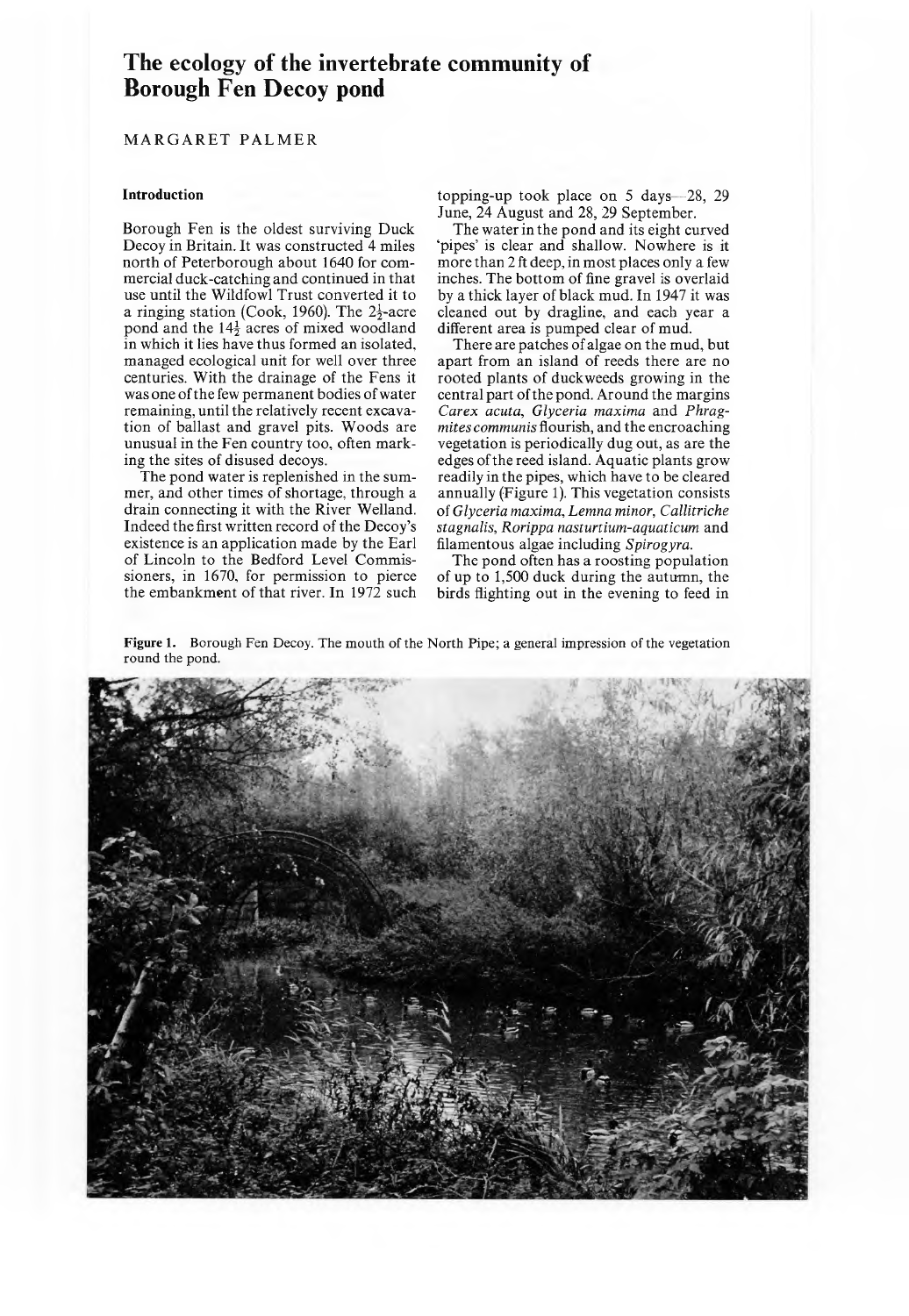### 144 *M argaret Palmer*

the surrounding arable land, sometimes as far as the coast 20 miles away. In the winter the roosting population falls to  $400-500$ . Few of the duck stay to nest. In 1972 one pair of Mute Swans, about ten pairs of Mallard and several pairs of Moorhen nested around the pond.

#### **W ater analysis**

A water sample taken in June had approximately 90 parts per million (ppm) of calcium.

Two samples of water were taken on a sunny afternoon in July from the central area of the pond, where the water was 4 in deep, over  $10$  in of mud, with a water temperature of 21°C. Oxygen saturation was  $135\%/122\%$ and the pH  $7.98/8.02$ . The compounds in solution were, in ppm: oxygen  $11·7/10·6$ ; ammonia (as nitrogen)  $9.2/10.2$ ; nitrate (as nitrogen)  $1\cdot 2/1\cdot 2$ ; nitrite not detectable; phosphate (as  $PO_4$ ) 2.1/2.1; total hardness (as  $CaCO<sub>3</sub>$ ) 250/250.

#### **Animal survey**

This was carried out between March and July 1972. Both *Pygosteus pungitius* (tenspined stickleback) and *Gasterosteus aculeatus* (three-spined stickleback) were present in the pond. *Rana temporaria* (common frog) returned in 1972, after some years' absence from Borough Fen, but no tadpoles were seen. Some fifty species of invertebrates were found, half of them insects (Table 1).

#### **Table 1. Invertebrates found in Borough Fen Decoy pond**

| Tricladida                    |  |
|-------------------------------|--|
| Dendrocoelum lacteum (Müller) |  |
| Polycelis nigra (Müller)      |  |
| Nematoda                      |  |
| Mermithidae                   |  |
| Annelida                      |  |
| Oligochaeta                   |  |
| Tubificadae                   |  |
| Nais sp.                      |  |
| Hirudinea                     |  |
| Erpobdella testacea (Savigny) |  |
| Helobdella stagnalis (L.)     |  |
| Mollusca                      |  |
| Gastropoda                    |  |
| Lymnaea peregra (Müller)      |  |
| Lymnaea stagnalis (L.)        |  |
| Planorbis planorbis (L.)      |  |
| Planorbis contortus (L.)      |  |
| Lamellibranchiata             |  |
| Anodonta cygnea               |  |

| Crustacea                                   |      |
|---------------------------------------------|------|
| Cladocera                                   |      |
| Simnocephalus vetulus (Müller)              |      |
| Daphnia pulex (De Geer)                     | **** |
| Daphnia obtusa (Kurs.)                      |      |
| Daphnia magna (Straus)                      |      |
| Scapholeberis aurita (Fischer)              |      |
| Leydigia leydigi (Schodler)                 |      |
| Copepoda                                    | 家家家  |
| Cyclops agilis (Koch. Sars)                 |      |
| Cyclops vicinus (uljanna)                   |      |
| Isopoda                                     |      |
| Asellus meridianus (Racovitza)<br>Amphipoda |      |
| Crangonyx pseudogracilis (Bousfield)        |      |
| Insecta                                     |      |
| Hemiptera                                   |      |
| Gerris lacustris (L.)                       |      |
| Notonecta glauca (L.)                       |      |
| Callicorixa praeusta (Fieber)               |      |
| Corixa punctata (Illiger)                   |      |
| Hesperocorixa sahlbergi (Fieber)            |      |
| Sigara dorsalis (Leach)                     |      |
| Sigara falleni (Fieber)                     |      |
| Sigara lateralis (Leach)                    |      |
| Trichoptera                                 |      |
| Limnephilidae                               |      |
| Coleoptera                                  |      |
| Haliplus lineatocollis (Marsham)            |      |
| Haliplus ruficollis (Degeer)                |      |
| Hygrotus inaequalis (Fab.)                  |      |
| Ostracoda                                   |      |
| Hydroporus granularis (L.)                  |      |
| Hydroporus palustris (L.)                   |      |
| Hydroporus pubescens (Gyllenhal.)           |      |
| Diptera                                     |      |
| Ptychoptera contaminata (L.)                |      |
| Ptychoptera minuta (Tonnoir)                |      |
| Anopheles maculipennis (Meigen)             |      |
| Paradixa aestivalis (Mg.)                   |      |
| Chironomidae                                |      |
| Ceratopogonidae                             |      |
| Pericoma sp.<br>Acarina                     |      |
|                                             |      |

., Scarce; \*, fairly frequent; \*\*, frequent; \*\*\*, very frequent; »\*\*\*, abundant; \*\*»\*\*, very abundant.

#### Notes on the ecology of the invertebrates

### *T ricladida*

٠.

\*\*

\*\*\*

\*\* \*\* *Dendrocoelum lacteum* is a flatworm , found in productive waters where the calcium content is at least 10 ppm (Reynoldson, 1967). It feeds on arthropods, and its distribution is closely linked with that of *Asellus*, one item of its diet. *Polycellis nigra* is a widespread species, which feeds on oligochaetes and arthropods.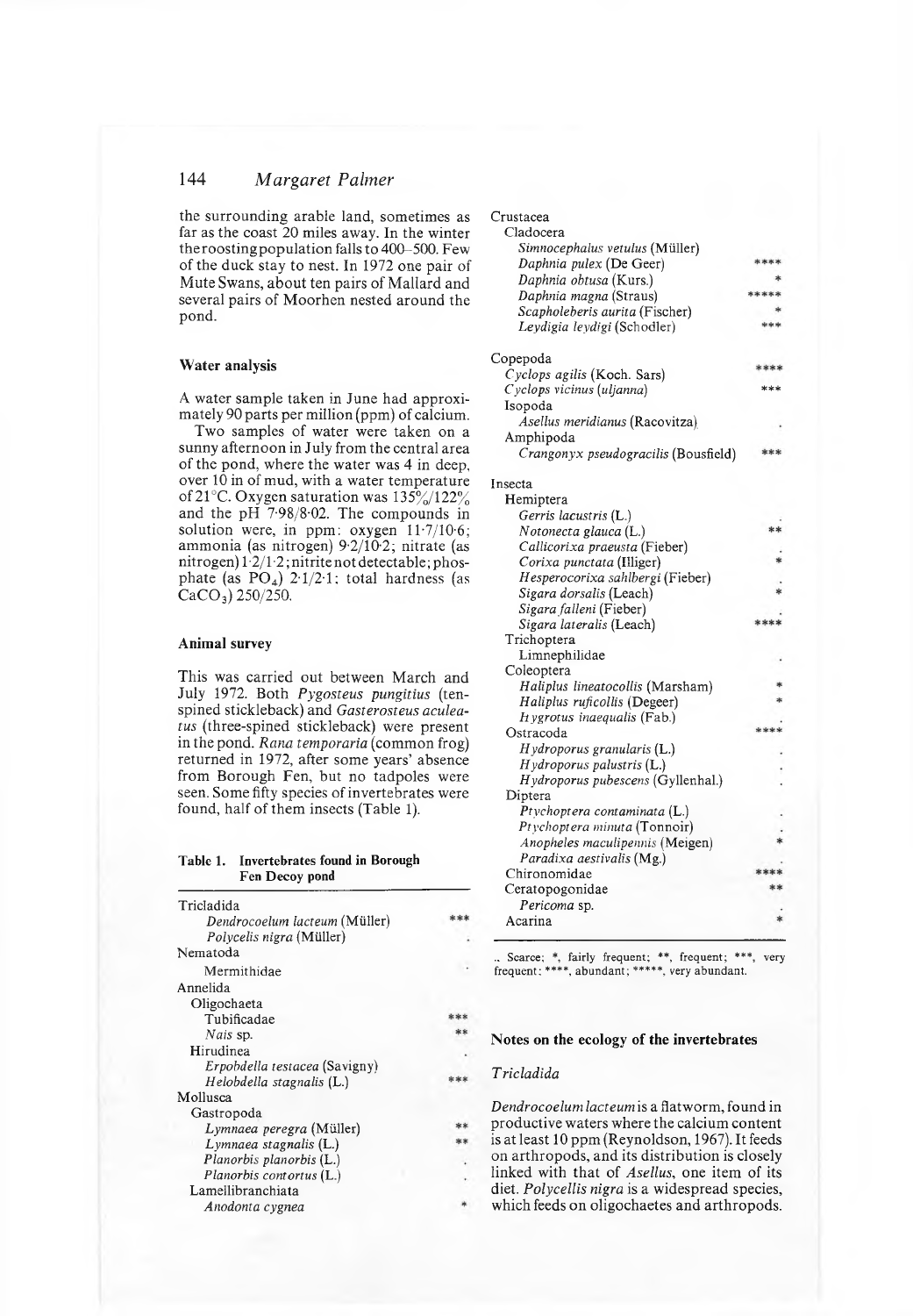#### *Nematoda*

Mermithidae(rainworms) are relatively large roundworms, several centimetres in length. parasitic in their early stages in insect larvae.

#### *Hirudinea*

*Helobdella stagnalis* is a very common leech, typical of still w aters rich in calcium. *Erpobdella testacea*, a less common species, is found in emergent vegetation, eutrophic ponds and organically polluted waters. Both species feed on invertebrates such as chironomid larvae and oligochaete worms, and *Erpobdella testacea* also takes water fleas.

#### *Mollusca*

*Lymnaea peregra* is the most widespread and abundant British freshwater snail. L. stag*nalis* is common in hard-water ponds. Similarly, *Planorbis contortus* is a widespread ram shorn snail, whereas *P. planorbis* is restricted to hard water. Shells of *Anodonta* cygnea found at Borough Fen measured up to  $5\frac{1}{2}$  in. in length. Sticklebacks here would be the hosts for the parasitic larvae of the swan mussel.

#### *Crustacea*

The pond teems with Cladocera. *Daphnia pulex* is typical of polluted ponds, as it feeds on unicellular algae with hard cuticles, which abound in these conditions. It can tolerate low oxygen concentrations, and its feeding limbs are not clogged by bacteria. *Daphnia obtusa* is associated with 'duck ponds'. *D. magna* is rather rare, occurring in hard waters in south and east England. *Simnocephalus vetulus,* which flourishes in hard, weedy waters, was restricted to the thick vegetation in the pipe ends. *Scapholeberis aurita,* a rare species, crawls on the underside of the surface film of the water. Before this survey it had only been recorded from Norfolk and Hampton Court (Scourfield & Harding, 1967). Leydigia leydigi, a widespread species, lives on the surface of the mud.

The Copepoda found at Borough Fen are common species. *Cyclops vicinus* is usually associated in ponds with *Daphnia pulex.*

*Asellus meridianus* was not as plentiful in this pond as might have been expected, as it is an abundant water skater in the Peterborough district, and can stand fairly low oxygen concentrations. *Crangonyx pseudo-* gracilis is a freshwater shrimp which was introduced from North America in the 1930s and is now fairly widespread. It appears to be able to stand pollution better than the common freshwater shrimp, *Gammarus pulex*, which was not found at Borough Fen.

#### *Hemiptera*

*Gerris lacustris* is probably the commonest species of pond skater in the Peterborough district, and *Notonecta glauca* is by far the commonest of the back-swimming water boatmen.

Macan (1954, 1963, 1965) has shown that each species of corixid has precise requirements, including the calcium content of the water and the amount of organic matter on the bottom. Of the six species of corixid found at Borough Fen, the only numerous one was *Sigara lateralis.* This water boatman is often abundant in ponds fouled by animals (in this case the waterfowl). *Callicorixa praeusta* is common in rich waters, often where there is some degree of organic pollution. *Sigara falleni* and *Corixa punctata* are common in calcium -rich waters. *Hesperocorixa sahlbergi* is typical of ponds with black mud on the bottom, where the water is not base-deficient. *Sigara dorsalis* is typical of waters with less organic matter than is present at Borough Fen.

#### *T richoptera*

The two limnephilid caddis larvae found am ongst *Carex* stems had constructed their cases from plant material.

#### *Coleoptera*

All the beetles found at Borough Fen are very common pond species.

### *Diptera*

*Anopheles maculipennis* is a very common m osquito, and *Paradixa aestivalis* is a very widespread midge. The grub-like larvae of the Ptychopteridae (phantom craneflies) live in mud beneath shallow water, and breathe air at the surface by means of a long abdom inal respiratory process. *Ptychoptera contaminata* is a common species, frequenting especially w oodland pools. *P. minuta* is local in distribution, and has not previously been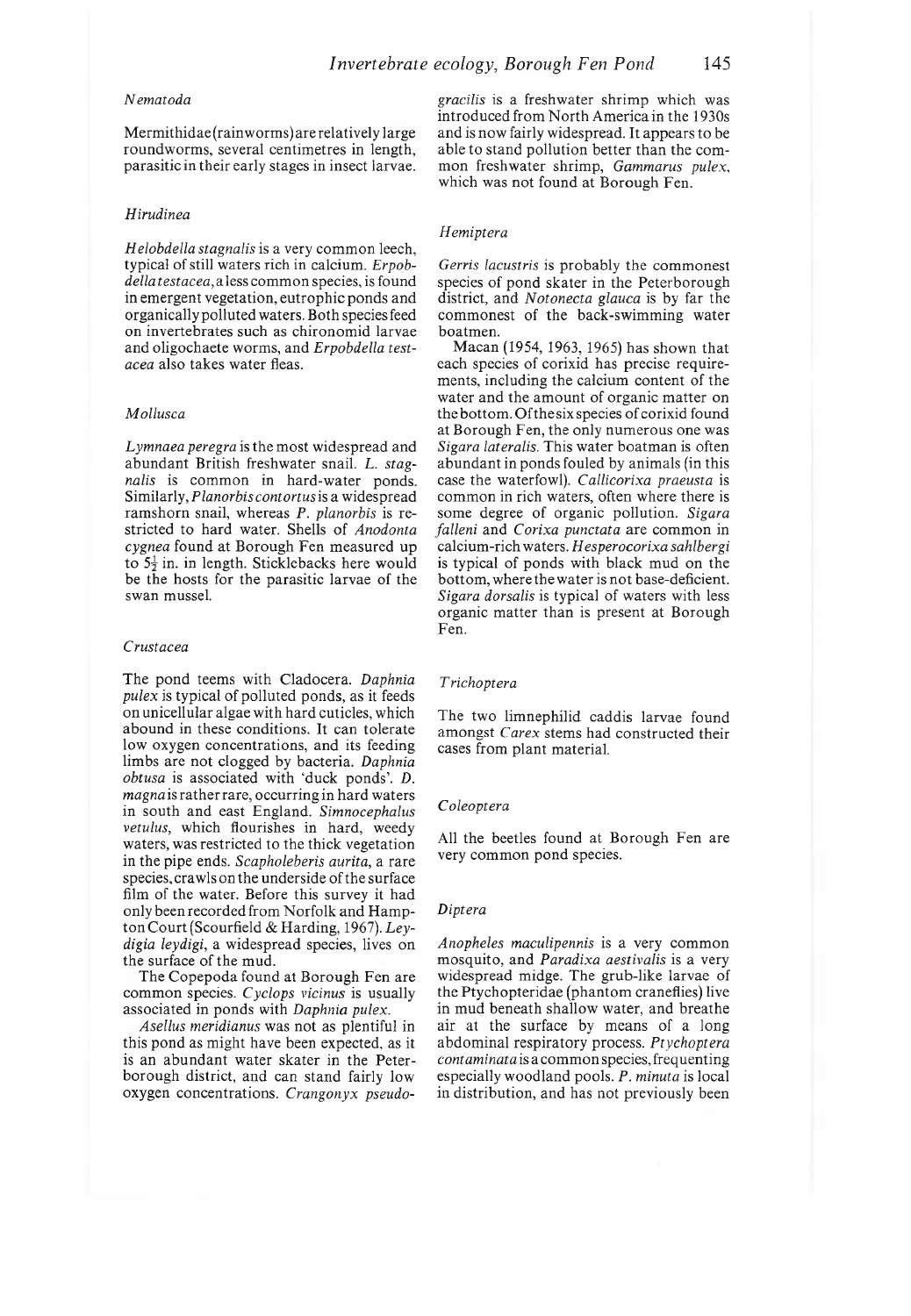### 146 *M argaret Palmer*

recorded from this vice-country (Stubbs, 1972).

#### *Acarina*

Parasitic mite larvae were found attached to the cuticle of *Callicorixa praeusta.*

#### **Discussion**

Apart from Cladocera, Copepoda and Ostracoda, only a very few species of animal were at all numerous in the areas of the pond free of rooted vegetation. These were *Dendrocoelum lacteum, Helobdella stagnalis, Crangonyx pseudogracilis, Sigara lateralis,* oligochaete worms, and ceratopogonid and chironomid midge larvae. In addition, the small, temporary areas of aquatic vegetation in the pipes accommodated numbers of *Lymnaea per egra, Lymnaea stagnalis, N otonecta glauca,* haliplid beetles and mites.

Three important factors influencing the com position of the invertebrate fauna of Borough Fen Decoy Pond are: (a) the high concentration of organic material; (b) the high calcium concentration; (c) the absence from most of the pond of aquatic plants other than algae.

(a) The concentration of ammonia was very high, about double the average for the effluent from Peterborough Sewage Works. The source of most of this ammonia is undoubtedly the excreta of the very large wildfowl population harboured by the pond from August to March. Leaves drifting in from surrounding trees augment this supply of organic m aterial. The high calcium concentration of the water encourages rapid decomposition, resulting in the formation of the thick layer of black mud.

Water samples collected on a sunny summer day contained abundant oxygen. Most of this m ust have been derived from the photosynthetic activity of unicellular and filamentous algae. Under these conditions, oxygen production was outstripping the consumption of dissolved oxygen by the plants and animals in the pond, notably the bacteria and other micro-organisms breaking down organic compounds. The presence of nitrate indicates activity by aerobic bacteria utilizing ammonia. However, at night, especially when the temperature remains high, the water must rapidly become deoxygenated, and anaerobic breakdown processes must dominate. The aquatic animals must therefore be adapted to cope with wildly fluctuating oxygen levels, unless they breathe air at the surface.

The Trent River Board has worked out a classification of freshwater, using invertebrate organisms as indicators of the degree of organic pollution. The oxygen requirement of the members of the invertebrate community is one of the principal criteria upon which this Biotic Index is ultimately based. The Biotic Index ranges from 0 for foully polluted to 10 for thoroughly clean. The rating for Borough Fen Decoy Pond works out at approximately 6. Many species in the pond are typical of mildly polluted water, in particular *Erpobdella testacea, Daphnis pulex, Asellus meridianus, Sigara lateralis,* and *Callicorixa praeusta.* Tubificid worms and red chironomid larvae are extremely tolerant of pollution, but their presence does not necessarily indicate gross pollution unless all other species requiring dissolved oxygen are absent. Plecoptera (stoneflies), Ephemeroptera (mayflies) and most species of Trichoptera have aquatic stages unable to stand pollution, and, as would be expected, are absent from the pond.

Adult Coleoptera and Hemiptera, and the larvae of some Coleoptera and Diptera (including *Anopheles, Paradixa* and *Ptychoptera)* obtain gaseous oxygen at the surface, and so are independent of dissolved oxygen. Snails like *Lymnaea* use dissolved oxygen unless the concentration is low, when they come to the surface and breathe by means of a lung. Some adaptations to low oxygen concentrations of those aquatic invertebrates dependent upon dissolved oxygen are obvious. One such is the presence of haemoglobin in the mud-dwelling chironomid larvae and tubificid worms. The possession of haem oglobin m akes possible the uptake of oxygen at very low concentrations. Some chironomid larvae produce it only in situations where oxygen is scarce. Chironomid larvae are able to respire anaerobically if necessary. Both chironomids and tubificids make respiratory movements. Chironomids build U -shaped tubes of salivary secretion in the mud, and undulate their abdomens to create a current through the tubes. Tubificids protrude their tails from the mud and undulate them. The scarcer the oxygen, the greater the length of tail which is protruded.

Other adaptations are less obvious. For instance, in dragonflies, the bottom-dwelling species of nymph appear to have lower metabolic rates, lower growth rates, and to move more slowly than those which live among water plants near the surface, where oxygen concentration, tem perature and light intensity are higher (Corbett, Longfield  $&$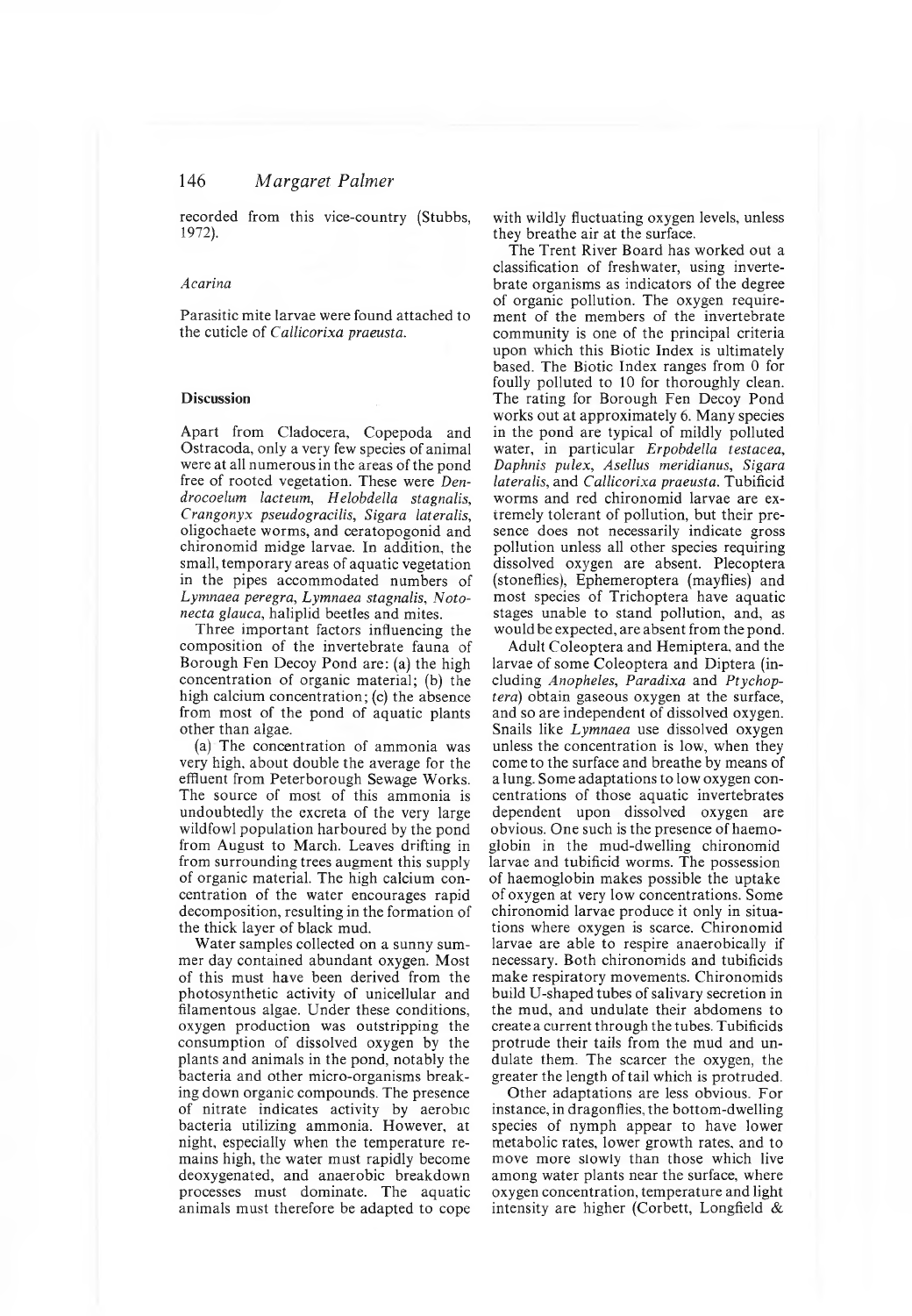Moore, 1960). Amongst the leeches, *Erpobdella octoculatais* widespread, but is replaced by the less common *E. testacea* in anaerobic situations such as emergent vegetation or waters otherwise rich in organic material. Mann (1965) has carried out experiments on the oxygen consumption of these and other leeches, and has shown that *E. testacea* is physiologically better adapted to life in low oxygen concentrations than is *E. octoculata.* The oxygen consum ption of *E. octoculata* is dependent upon the concentration of dissolved oxygen, whereas, at low levels, the oxygen consum ption of *E. testacea* is independent of oxygen concentration. Mann  $(1961)$  also points out that whereas *E. octoculata* breed in summer and lives for 2 years, *E. testacea* dies after breeding early in the year, so that in the warmest months, when oxygen is likely to be scarcest, it is small or in the egg stage. It is significant that *E*. *testacea* is present at Borough Fen, but *E. octoculata* was not found.

(b) Amongst freshw ater invertebrates there are some groups in which the presence of calcium appears to favour all the species, and with decreasing amounts of calcium below a certain level the num ber of species decreases. For instance Boycott  $(1936)$  has shown that some species of Mollusca (e.g. *Lymnaea peregra* and *Planorbis contortus)* can live in hard and soft waters, whereas other species (e.g. *Lymnaea stagnalis* and *Planorbis planorbis)* are only present where there is at least 20 ppm of calcium. One reason for this may be that, as calcium encourages decomposition of organic material, hard waters are more productive than calcium-deficient ones.

In other groups, for instance the Corixidae, some species are characteristic of hard waters, while others are confined to soft waters (Macan, 1954, 1963, 1965). By invertebrate standards the water at Borough Fen is extremely rich in calcium. *Dendrocoelum lacteum, Helobdella stagnalis, Lynm aea stagnalis, Planorbis planorbis, Simnocephalus vetulus, Corixa punctata, Callicorixa pra*eusta. Sigara falleni, S. lateralis and Hes*perocorixa sahlbergi* are all species confined to or favoured by hard water, and present at Borough Fen.

(c) The scarcity of vegetation in the pond limits the num ber of anim als, especially snails and insects. Gastropods, Coleoptera and some Hemiptera (e.g. *Notonecta*) were nearly

#### **References**

all confined to the temporarily uncleared ends of the pipes. The notable absence of dragonflies is due at least in part to this factor, as many species lay their eggs in aquatic plants, and most nymphs are weeddwellers. The thick, soft mud does not provide a suitable substrate for some plants, but conditions are favourable for duckweed. This is eaten by the ducks as quickly as it grows. If left undisturbed, the pond would support a greater variety of invertebrates, but obviously plants would quickly engulf the pond if vegetation was left uncleared.

Lack of food probably contributes to the high mortality rate amongst the young of the resident wildfowl population of Borough Fen. In 1972 only three Mallard ducklings survived, and all the cygnets died. Olney  $(1967)$  has found in the stomachs of adult Mallard, seeds, aquatic plants, and many of the invertebrate species present in the Decoy pond. An examination was made of the stomacn contents of three Mallard killed at Borough Fen in October 1972 as a contribution to another programme of research. These birds may not have been feeding exclusively at Borough Fen, but the food items found were all present in the pond. Much of the food consisted of 'seeds', predominantly grain scattered on the pond to attract the ducks. However, one stomach contained only about sixty 'seeds' and a large num ber of insects. These were one land beetle, one larva of *Pericoma,* four larvae of Ptychoptera, ten chironomid pupae, and about 300 chironomid larvae.

#### **Acknowledgments**

I am grateful to the Wildfowl Trust for allowing me to carry out this investigation, and I would like to thank the Decoyman, Mr W. A. Cook, for his help and encouragement.

I am obliged to Dr J. P. Harding for confirming my identification of *Scapholeberis aurita.*

#### **Summary**

The invertebrate fauna of the pond, which has existed for over 300 years, is listed. The ecological requirements of the diiferent species are described, and the ways in which they are adapted to the particular conditions of Borough Fen discussed.

Boycott, A. E. 1936. The habitats of freshwater Mallusca in Britain. *J. Anim. Ecol.* 5: 116-186. Cook, W. A. 1960. The numbers of ducks caught in Borough Fen Decoy 1776-1959. *Wildfowl Trust Ann. Rep.* 11:118-122.